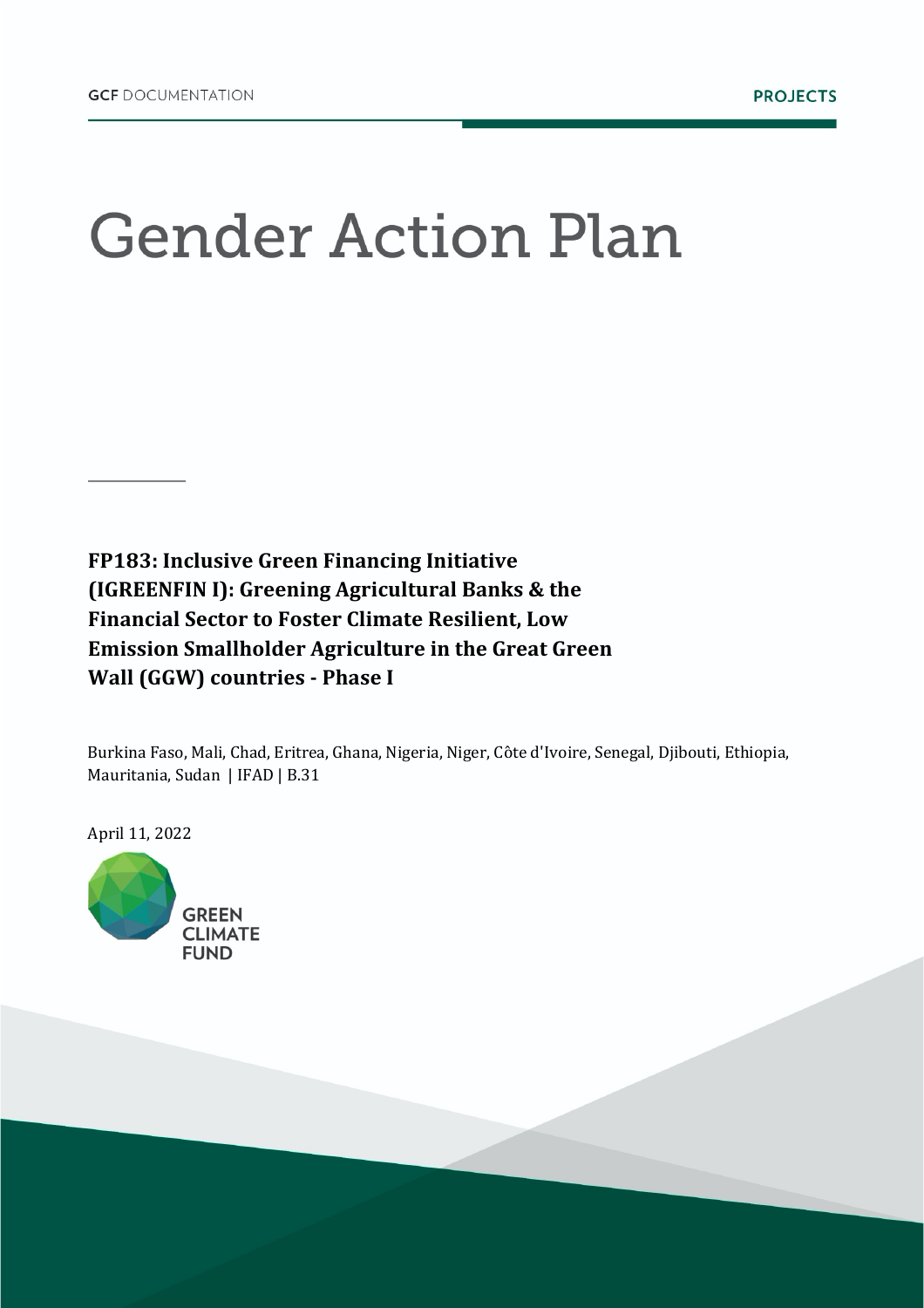Gender Action Plan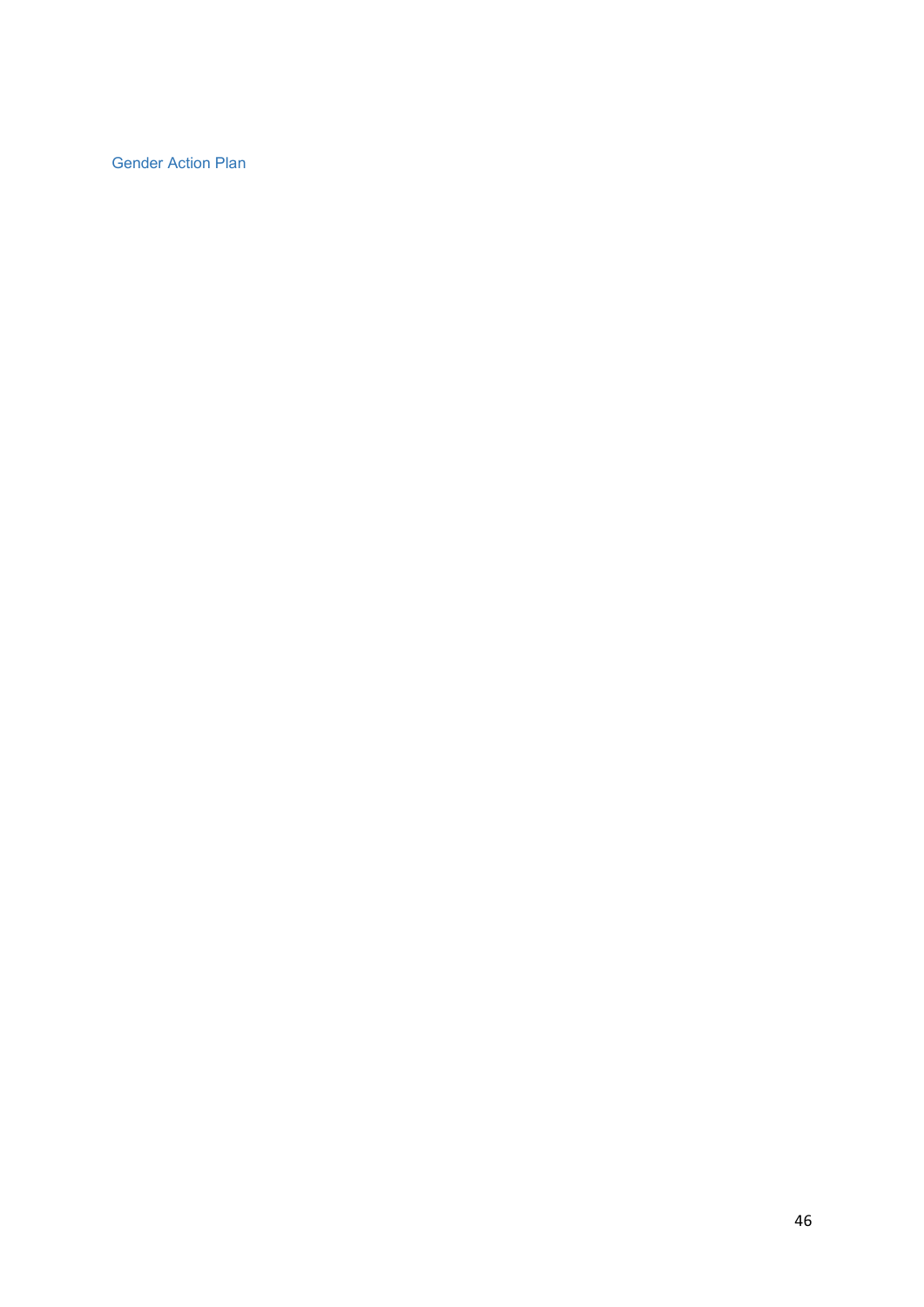## **Gender Action Plan[103:](#page--1-0)**

**Objective/Impact**: Increased climate resilient agricultural practice adoption and enhanced utilization of Renewable Energy Technologies by women led households, women in married households, people with disabilities, minority groups because of their social or cultural origin, FOs, Cooperatives and MSMEs and improvement of women's participation in governance and decision-making in the energy finance sector in 5 of GGW countries (Burkina Faso, Senegal, Mali, Côte d'Ivoire and Ghana).

**Outcome:** Enhanced access to finance for implementation of climate resilient practices and Renewable Energy technologies by women led households, people with disabilities, minority groups because of their social or cultural origin, FOs, Cooperatives and MSMEs and improvement of women's participation in governance and decision-making in the energy finance sector.

**Means of Verification:** Number of loans provide to women led households, women in married households, people with disabilities, minority groups because of their social or cultural origin, FOs, Cooperatives and MSMEs, and improvement of women's participation in governance and decision-making in the energy finance sector project reports providing analysis of data applicable to appropriate indicators

| <b>Activity</b>                                                                                                                                                                                                                                           | Indicator and target                                                                                                                                                                                                                                                                           | <b>Timeline</b>                                                                             | <b>Responsibility</b>    | Cost (EUR) |  |
|-----------------------------------------------------------------------------------------------------------------------------------------------------------------------------------------------------------------------------------------------------------|------------------------------------------------------------------------------------------------------------------------------------------------------------------------------------------------------------------------------------------------------------------------------------------------|---------------------------------------------------------------------------------------------|--------------------------|------------|--|
| Output 2.1 - Generate knowledge, conduct studies, support knowledge transfer, provide training and monitor climate impacts                                                                                                                                |                                                                                                                                                                                                                                                                                                |                                                                                             |                          |            |  |
| $1.1.1.$ Collection and analysis of the<br>main roles, challenges and<br>gender gap faced by men,<br>headed<br>women<br>women.<br>households, Youth and other<br>marginalized groups in each<br>targeted areas / country the<br>first year of the project | Undertake a collection and analysis of gender<br>gap at sites level<br>1 analysis on the main roles, challenges and<br>gender gap faced by men, women, women<br>headed households, Youth and<br>other<br>marginalized groups in each targeted areas /<br>country the first year of the project | Y <sub>1</sub><br><b>Baseline</b><br>data<br>will be collected<br>during the<br>1st<br>year | <b>PMU All countries</b> | 123,285    |  |
| $1.1.2$ . Property rights and control<br>over assets                                                                                                                                                                                                      | Number of women supported by the<br>program to access secure land (at the                                                                                                                                                                                                                      | Y1-Y5                                                                                       | <b>PMU all countries</b> | 57,533     |  |

<sup>103</sup> IFAD will provide the GCF (no later than the first quarter of the second year) with an updated version of the GAP after the baseline data collection and analysis planned in the first year. This data will allow for the clarification of some unquantified indicators and also specific targets groups that some countries may add.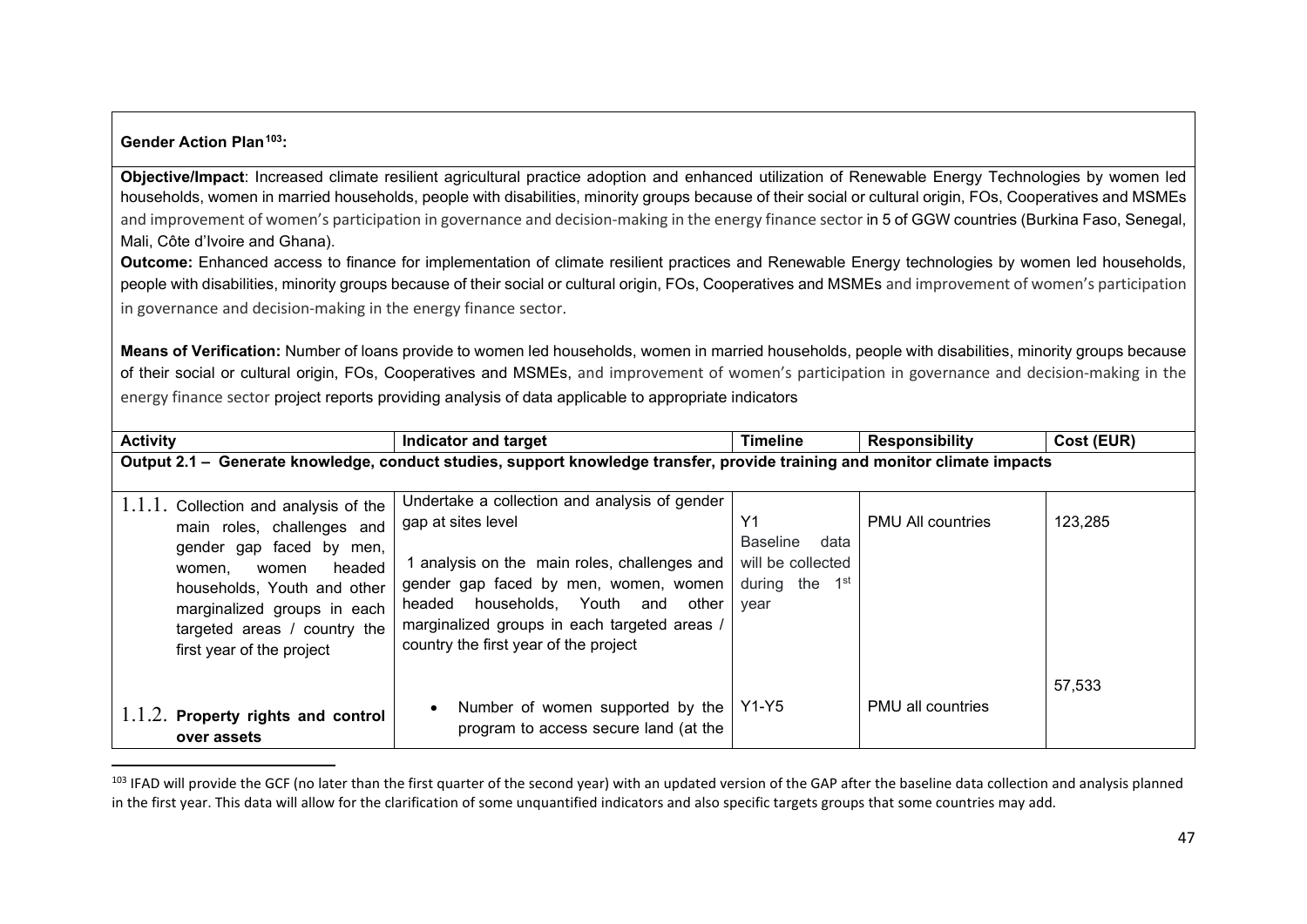| Support women (individually or in        | family or community level, etc.) and                                       |                            |                   |         |
|------------------------------------------|----------------------------------------------------------------------------|----------------------------|-------------------|---------|
| groups) to obtain plots of land with     | awareness raising                                                          |                            |                   |         |
| documents<br>that<br>secure<br>their     |                                                                            |                            |                   |         |
| investments and the products of their    | At least 50 % (130 800) of women have access                               |                            |                   |         |
| These<br>will<br>business.<br>documents  | to secure land and information                                             |                            |                   |         |
| include deliberations of the cities      |                                                                            |                            |                   |         |
| (mairies), social agreements signed      |                                                                            |                            |                   |         |
| with the landowners and guaranteed       |                                                                            |                            |                   |         |
| by the administrative or customary       |                                                                            | Y1-Y2                      | PMU ALL COUNTRIES | 414,500 |
| authorities, sale or rental contracts,   |                                                                            |                            |                   |         |
| etc.                                     |                                                                            |                            |                   |         |
|                                          |                                                                            |                            |                   |         |
|                                          |                                                                            |                            |                   |         |
|                                          |                                                                            |                            |                   |         |
| 2.1.3: (a) Training of FOs, MSMEs and    |                                                                            | <b>Baseline</b><br>data    |                   |         |
| cooperatives to implement financed       | Developed gender inclusive protocols                                       | will be collected          |                   |         |
| business plans for results               | and policy for lending products.                                           | during the 1 <sup>st</sup> |                   |         |
| (b) Establish a formalised institutional | Percentage (%) (TBD) of women                                              | year                       |                   |         |
| framework to ensure female staff within  | participating in the credit process in                                     | An update will             |                   |         |
| the selected banks (the Agricultural     | financing institutions.                                                    | be provided to             |                   |         |
| Bank of Burkina Faso, the National       | Number of households and individuals<br>with improved<br>(623,500 females) | the GCF after              |                   |         |
| Investment Bank of Côte d'Ivoire, the    | low-emission<br>access<br>to<br>energy                                     | baseline<br>the            |                   |         |
| ARB Apex Bank Limited of Ghana, the      | sources                                                                    | survey in year             |                   |         |
| Agricultural Bank of Mali and Senegal)   |                                                                            | one                        |                   |         |
| and the respective ministries of         | (per country)                                                              |                            |                   |         |
| agriculture in Burkina Faso, Côte        |                                                                            |                            |                   |         |
| d'Ivoire, Ghana, Mali and<br>The         | gender inclusivity protocol                                                |                            |                   |         |
| Agricultural Bank of Senegal and MFIs    | 1 Sexual Exploitation and Abuse policy                                     |                            |                   |         |
| are part of management and decision      | 1 Awareness raising policy                                                 |                            |                   |         |
| making processes of loan products.       | Grievance redress mechanisms                                               |                            |                   |         |
|                                          | established<br>(incorporating)<br>Gender                                   |                            |                   |         |
|                                          | <b>Based Violence safeguards)</b>                                          |                            |                   |         |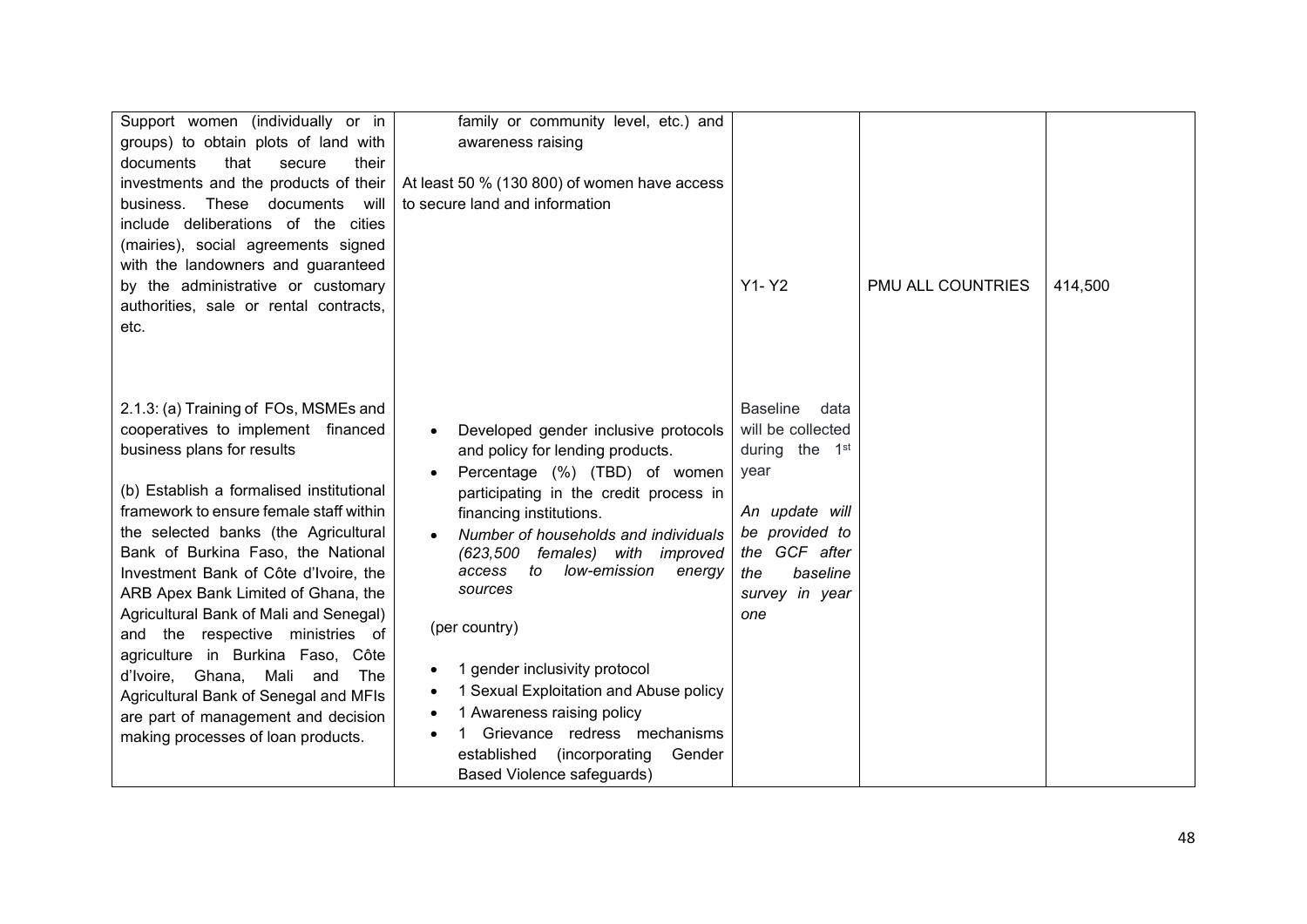| (c) Gender values integrated into the                                                                                                                                                                                                                                                                                                                                                                        |                                                                                                                                                                                                                                                                                                                                                                                                                                                                                                                                                                                                                                                                              |                                                                                                                                                                                                                                   |                                   |         |
|--------------------------------------------------------------------------------------------------------------------------------------------------------------------------------------------------------------------------------------------------------------------------------------------------------------------------------------------------------------------------------------------------------------|------------------------------------------------------------------------------------------------------------------------------------------------------------------------------------------------------------------------------------------------------------------------------------------------------------------------------------------------------------------------------------------------------------------------------------------------------------------------------------------------------------------------------------------------------------------------------------------------------------------------------------------------------------------------------|-----------------------------------------------------------------------------------------------------------------------------------------------------------------------------------------------------------------------------------|-----------------------------------|---------|
| selected banks internal guidelines and                                                                                                                                                                                                                                                                                                                                                                       |                                                                                                                                                                                                                                                                                                                                                                                                                                                                                                                                                                                                                                                                              |                                                                                                                                                                                                                                   |                                   |         |
| tools and gender promoted                                                                                                                                                                                                                                                                                                                                                                                    |                                                                                                                                                                                                                                                                                                                                                                                                                                                                                                                                                                                                                                                                              |                                                                                                                                                                                                                                   |                                   |         |
| 2.1.4 Support (training, support and<br>advice, coaching, assistance with<br>administrative procedures) FOs and<br>MSMEs led by women and youth for<br>particitation<br>increased<br>thus<br>promoting Increased resilience<br>and<br>enhanced livelihoods of the most<br>vulnerable people, communities and<br>regions and Increased resilience of<br>health and well-being, and food and<br>water security | Women and youth-led FOs and<br>$\bullet$<br>MSMEs have the capacity to promote<br>resilience and improve the livelihoods<br>of their members.<br>Two (02) training session per country<br>are completed per year $(Y2 - Y4)$<br>500 MSMEs, FOs, Cooperatives of<br>which 50% lead by women<br>50% of males and 50% females<br>benefiting from the adoption of<br>diversified, climate resilient livelihood<br>options (including fisheries, agriculture,<br>tourism, etc.<br>Number of males (50%) and females<br>(50%) benefiting from introduced<br>health measures to respond to climate-<br>sensitive diseases due to the impact of<br>extreme climate-related disasters | $Y1-Y5$<br><b>Baseline</b><br>data<br>will be collected<br>1 <sup>st</sup><br>during the<br>year and<br>will<br>allow<br>to<br>determine<br>the<br>of<br>number<br>women<br>and<br>youth who will<br>be targeted for<br>trainings | PMU/ consultants<br>All countries | 328,760 |
| 2.2.2 Technical assistance to SMEs<br>and financing institutions to enhance<br>governance and policy gap                                                                                                                                                                                                                                                                                                     | Technical assistance to reduce the<br>policy gap and non-compliance of<br>activities with gender equality and<br>equity policies<br>Number of women and men staff from<br>the banks participating in TA<br>Study is done on energy<br>01<br>technologies<br>determine<br>to<br>the<br>appropriateness for and accessibility                                                                                                                                                                                                                                                                                                                                                  | $Y1-Y5$<br><b>Baseline</b><br>data<br>will be collected<br>during the 1st<br>yaer<br>An update will<br>be provided to<br>the GCF after                                                                                            | PMU/ consultants<br>All countries | 493,140 |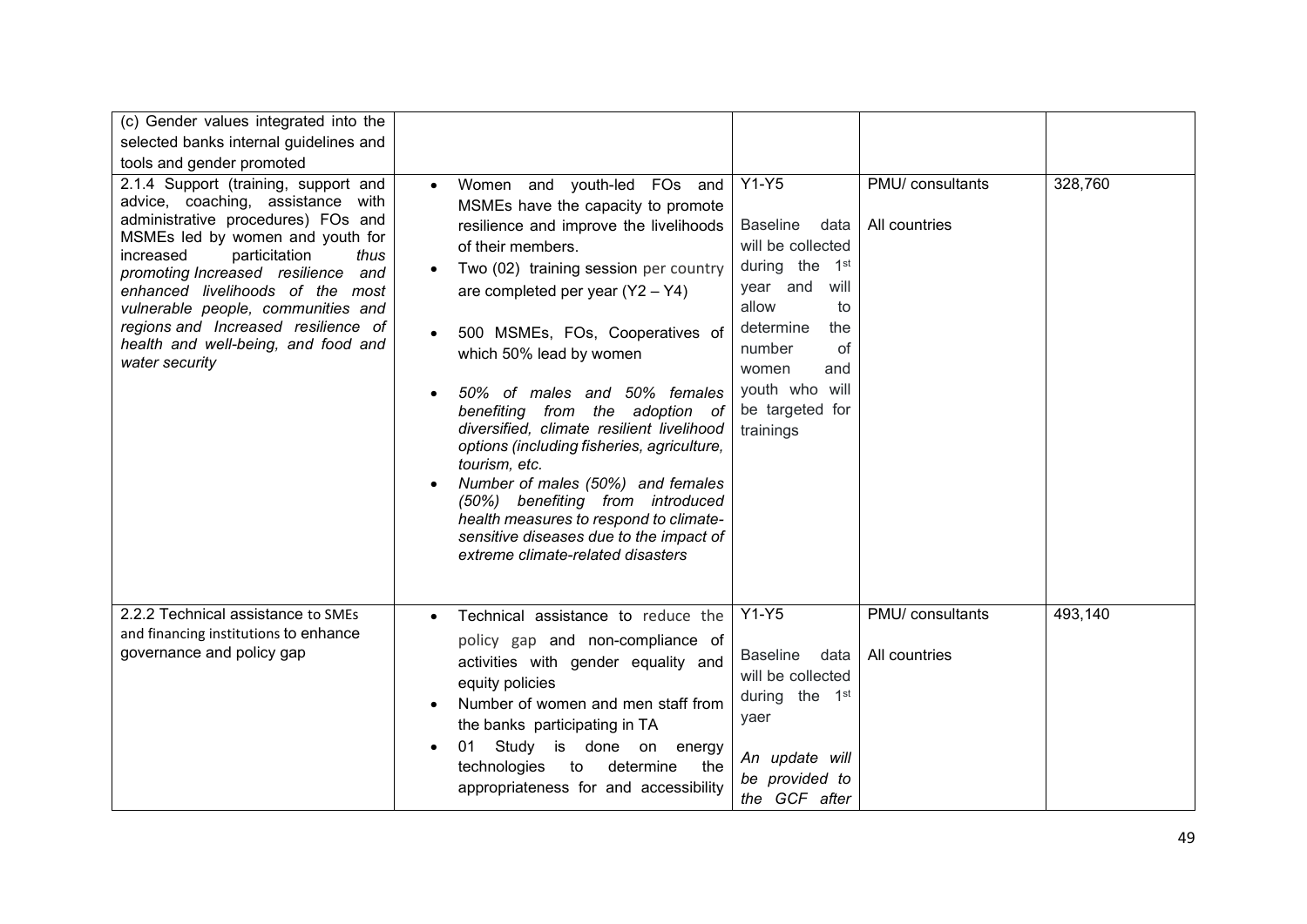|                                                                                                          | headed<br>women and<br>women<br>for<br>households and other marginalized<br>groups<br>Level of satisfaction with technical<br>assistance: 100% of SMEs and<br>financing institutions are satisfied with<br>TA services provided                                                                                     | baseline<br>the<br>survey in year<br>one |                                   |         |
|----------------------------------------------------------------------------------------------------------|---------------------------------------------------------------------------------------------------------------------------------------------------------------------------------------------------------------------------------------------------------------------------------------------------------------------|------------------------------------------|-----------------------------------|---------|
| 2.3.2 Round table and events                                                                             | Ensure equal access to the round<br>tables organized by the program (the<br>number, format and modalities will be<br>defined by the implementation teams<br>within the budget).<br>50% of women and 50% men<br>participating in Round table and events                                                              | $Y1-Y5$                                  | PMU/ consultants<br>All countries | 82,190  |
| 2.3.3: Organize South-South<br>and<br>triangular cooperation visit tour for<br>experience sharing        | 50%<br>of women and 50% men<br>$\bullet$<br>participating in South-South<br>and<br>triangular cooperation visit tour for<br>experience sharing                                                                                                                                                                      | $Y3-Y5$                                  | PMU/ consultants<br>All countries | 410,950 |
| 2.3.4: Knowledge management and<br>information sharing                                                   | Information is available and accessible<br>to all actors<br>Number of women and men having<br>access to Knowledge and information<br>(50% for each male/female category)<br>Number of males and females made<br>aware of climate threats and related<br>appropriate response (50% for each<br>male/female category) | $Y1-Y5$                                  | PMU/ consultants<br>All countries | 493,140 |
| 2.3.5: Prevention again gender-based<br>violence: organize information and<br>awareness campaigns on GBV | Gender-based violence is properly<br>$\bullet$<br>addressed<br>through a<br>functional<br>mechanism                                                                                                                                                                                                                 | $Y1 - Y5^{104}$                          | PMU/ consultants<br>All countries | 123,285 |

<sup>104</sup> The development of the GRM and its operationalization will be effective in each country in the first year. The monitoring of the GRM will be done throughout the duration of the project until the end of the activities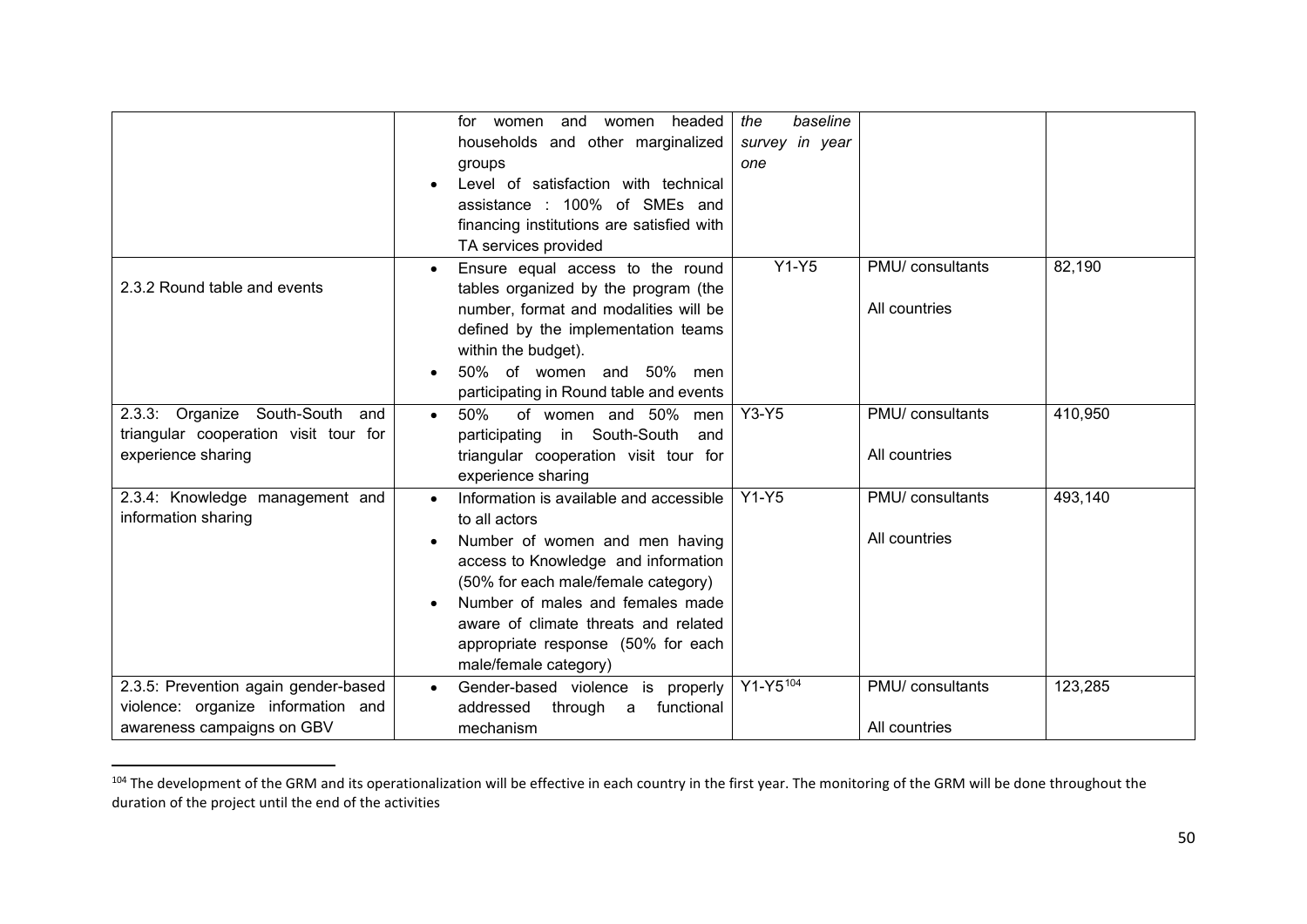| 2.2.7: Develop application protocols<br>and framework for the award                                  | Number of information and awareness<br>sessions on GBV organized<br>appropriate<br>mechanism<br>An<br>for<br>resolving complaints of gender-based<br>violence is in place and functioning<br>100% of banks and other financial<br>institutions have policies or strategies<br>to prevent and fight GBV<br>Complainants' satisfaction with the<br>performance of the GRM and the level<br>of handling of registered complaints<br>50% of women and youth receive<br>$\bullet$<br>incentives and<br>implement climate<br>adaptation and mitigation measures<br>and RET along agricultural value<br>chains<br>Strategies to mitigate the risks of<br>exclusion of women adopted and<br>implemented<br>People with disabilities targeted to<br>ensure incentives and inclusion in<br>decision-making processes.<br>Number of<br>women and<br>youth<br>participating to the AWARD<br>Number of women (TDD) that cover<br>managerial positions in committees | <b>Baseline</b><br>data<br>will be collected<br>during the 1 <sup>st</sup><br>year<br>An update will<br>be provided to<br>the GCF after<br>baseline<br>the<br>survey in year<br>one<br>$Y1-Y5$<br><b>Baseline</b><br>data<br>will be collected<br>during the 1 <sup>st</sup><br>year<br>An update will<br>be provided to<br>the GCF after<br>baseline<br>the<br>survey in year<br>one | PMU/ consultants<br>All countries | 82,190     |
|------------------------------------------------------------------------------------------------------|--------------------------------------------------------------------------------------------------------------------------------------------------------------------------------------------------------------------------------------------------------------------------------------------------------------------------------------------------------------------------------------------------------------------------------------------------------------------------------------------------------------------------------------------------------------------------------------------------------------------------------------------------------------------------------------------------------------------------------------------------------------------------------------------------------------------------------------------------------------------------------------------------------------------------------------------------------|---------------------------------------------------------------------------------------------------------------------------------------------------------------------------------------------------------------------------------------------------------------------------------------------------------------------------------------------------------------------------------------|-----------------------------------|------------|
|                                                                                                      |                                                                                                                                                                                                                                                                                                                                                                                                                                                                                                                                                                                                                                                                                                                                                                                                                                                                                                                                                        |                                                                                                                                                                                                                                                                                                                                                                                       |                                   |            |
| 2.2.8:<br>Enroll women and youth<br>entrepreneurs to compete for the Sahel<br>and Great Green Award. | At least 30% of women and youth<br>$\bullet$<br>entrepreneurs<br>participate<br>in<br>the<br>competition for the Sahel Award.                                                                                                                                                                                                                                                                                                                                                                                                                                                                                                                                                                                                                                                                                                                                                                                                                          | $Y1-Y5$                                                                                                                                                                                                                                                                                                                                                                               | PMU/consultants<br>All countries  | 815,916.56 |